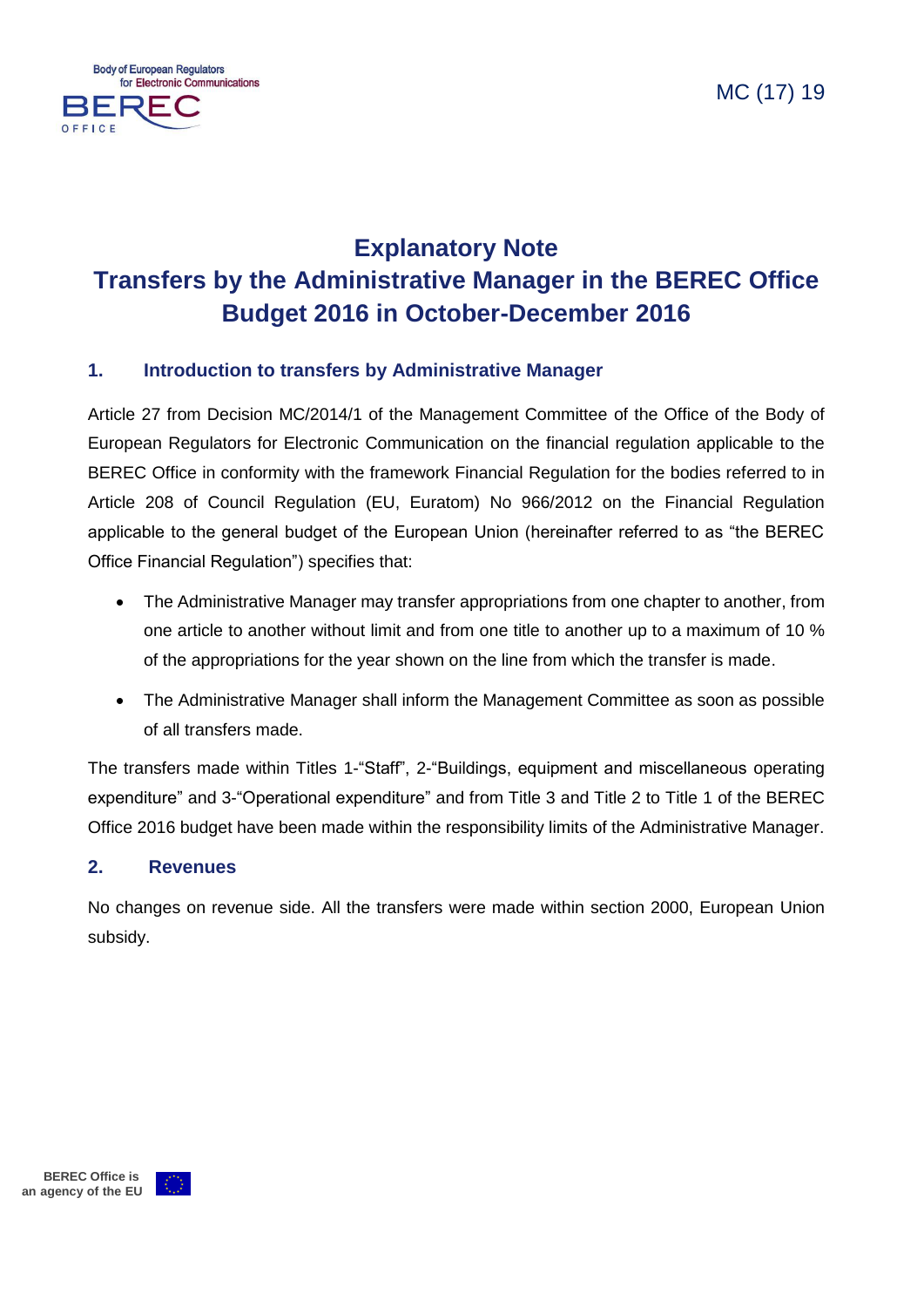## **Expenditure**

## **2.1. Transfers within and to Title 1**

Legal base: Art. 27(1)(a) of the BEREC Office Financial Regulation – transfers from one title to another up to a maximum of 10% of the appropriations for the year shown on the line from which the transfer is made.

Art.27 (1) (b) - transfers from one chapter to another, from one article to another without limit.

The amounts transferred are provided in the table below:

| <b>Title</b><br><b>Chapter</b><br><b>Item</b> | <b>Budget Item</b><br><b>Description</b>                      | Budget 2016<br>approved by<br>budg.<br>authority | <b>Budget</b><br>2016 with<br>transfers<br>January-<br>September<br>2016 | <b>Transfers by</b><br><b>Administrative</b><br><b>Manager in</b><br>October-<br><b>December</b><br>2016 | <b>Budget with</b><br>transfers | <b>Difference</b><br>(between<br>initial<br>budget<br>and<br>budget on<br>31.12.2016) |
|-----------------------------------------------|---------------------------------------------------------------|--------------------------------------------------|--------------------------------------------------------------------------|----------------------------------------------------------------------------------------------------------|---------------------------------|---------------------------------------------------------------------------------------|
|                                               | <b>Budget</b>                                                 | 4,246,000                                        |                                                                          |                                                                                                          |                                 |                                                                                       |
| $\mathbf 1$                                   | <b>STAFF</b>                                                  | 2,402,000.00                                     | 106,041.00                                                               | 33,439.66                                                                                                | 2,329,398.66                    | $-3.02%$                                                                              |
| 11                                            | <b>STAFF IN ACTIVE</b><br><b>EMPLOYMENT</b>                   | 1,783,500.00                                     | 197,368.35                                                               | $-12,350.74$                                                                                             | 1,573,780.91                    | $-11.76%$                                                                             |
| $110$                                         | <b>Staff in active</b><br>employment                          | 1,186,000.00                                     | 183,361.47                                                               | $-7,981.92$                                                                                              | 994,656.61                      | $-16.13%$                                                                             |
| 1100                                          | <b>Basic salaries</b>                                         | 780,000.00                                       | $-87,855.00$                                                             | $-2,592.43$                                                                                              | 689,552.57                      | $-11.60%$                                                                             |
| 1101                                          | Family allowances                                             | 204,000.00                                       | $-29,506.47$                                                             | $-4,955.26$                                                                                              | 169,538.27                      | $-16.89%$                                                                             |
| 1102                                          | Expatriation and<br>foreign-residence<br>allowances           | 202,000.00                                       | $-66,000.00$                                                             | $-434.23$                                                                                                | 135,565.77                      | $-32.89%$                                                                             |
| 111                                           | Contract staff and<br>other staff                             | 500,000.00                                       | 3,563.56                                                                 | $-3,027.69$                                                                                              | 500,535.87                      | 0.11%                                                                                 |
| 1110                                          | Contract staff                                                | 365,514.00                                       | $-26,041.67$                                                             | $-448.59$                                                                                                | 339,023.74                      | $-7.25%$                                                                              |
| 1111                                          | Seconded national<br>experts                                  | 134,486.00                                       | 29,605.23                                                                | $-2,579.10$                                                                                              | 161,512.13                      | 20.10%                                                                                |
| 112                                           | <b>Employer's social</b><br>security<br>contributions         | 58,000.00                                        | $-5,526.88$                                                              | $-29.08$                                                                                                 | 52,444.04                       | $-9.58%$                                                                              |
| 1120                                          | Insurance against<br>sickness                                 | 37,000.00                                        | $-2,900.00$                                                              | 297.62                                                                                                   | 34,397.62                       | $-7.03%$                                                                              |
| 1121                                          | Insurance against<br>accidents and<br>occupational<br>disease | 6,000.00                                         | $-375.00$                                                                | $-318.65$                                                                                                | 5,306.35                        | $-11.56%$                                                                             |
| 1122                                          | Insurance against<br>unemployment                             | 15,000.00                                        | $-2,251.88$                                                              | $-8.05$                                                                                                  | 12,740.07                       | $-15.07%$                                                                             |
| 113                                           | <b>Miscellaneous</b><br>allowances and<br>grants              | 39,500.00                                        | $-12,043.56$                                                             | $-1,312.05$                                                                                              | 26,144.39                       | $-33.81%$                                                                             |
| 1130                                          | Childbirth and death<br>allowances and<br>grants              | 1,000.00                                         | 0.00                                                                     | $-1,000.00$                                                                                              | 0.00                            | $-100.00\%$                                                                           |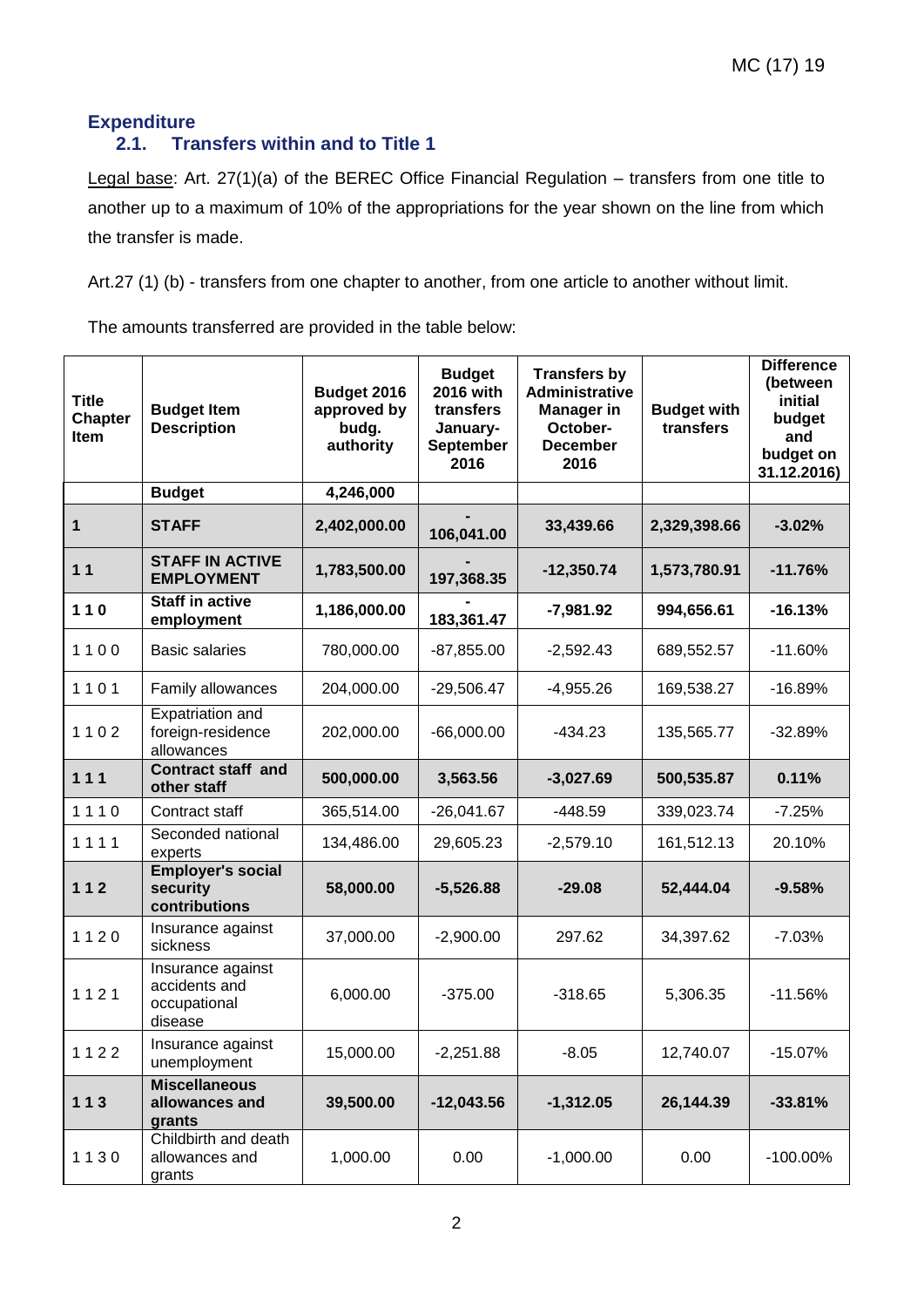| <b>Title</b><br><b>Chapter</b><br>Item | <b>Budget Item</b><br><b>Description</b>                                                                                   | Budget 2016<br>approved by<br>budg.<br>authority | <b>Budget</b><br><b>2016 with</b><br>transfers<br>January-<br>September<br>2016 | <b>Transfers by</b><br><b>Administrative</b><br><b>Manager in</b><br>October-<br><b>December</b><br>2016 | <b>Budget with</b><br>transfers | <b>Difference</b><br>(between<br>initial<br>budget<br>and<br>budget on<br>31.12.2016) |
|----------------------------------------|----------------------------------------------------------------------------------------------------------------------------|--------------------------------------------------|---------------------------------------------------------------------------------|----------------------------------------------------------------------------------------------------------|---------------------------------|---------------------------------------------------------------------------------------|
| 1131                                   | Travel expenses for                                                                                                        | 38,500.00                                        | $-12,043.56$                                                                    | $-312.05$                                                                                                | 26,144.39                       | $-32.09%$                                                                             |
| $12$                                   | annual leave<br><b>MISCELLANEOUS</b><br><b>EXPENDITURE ON</b><br><b>STAFF</b><br><b>RECRUITMENT</b><br><b>AND TRANSFER</b> | 46,000.00                                        | 19,484.60                                                                       | $-19,660.64$                                                                                             | 45,823.96                       | $-0.38%$                                                                              |
| $120$                                  | <b>Recruitment</b><br>expenses                                                                                             | 10,000.00                                        | 21,000.00                                                                       | $-10,916.64$                                                                                             | 20,083.36                       | 100.83%                                                                               |
| 1200                                   | Travel expenses                                                                                                            | 10,000.00                                        | 21,000.00                                                                       | $-10,916.64$                                                                                             | 20,083.36                       | 100.83%                                                                               |
| 121                                    | <b>Expenses on</b><br>entering/leaving                                                                                     | 36,000.00                                        | $-1,515.40$                                                                     | $-8,744.00$                                                                                              | 25,740.60                       | $-28.50%$                                                                             |
| 1210                                   | Travel expenses on<br>entering/leaving                                                                                     | 3,000.00                                         | 0.00                                                                            | $-1,933.09$                                                                                              | 1,066.91                        | $-64.44%$                                                                             |
| 1211                                   | Installation,<br>resettlement and<br>transfer allowances                                                                   | 12,000.00                                        | 0.00                                                                            | $-471.41$                                                                                                | 11,528.59                       | $-3.93%$                                                                              |
| 1212                                   | Removal expenses                                                                                                           | 6,000.00                                         | $-2,000.00$                                                                     | $-4,000.00$                                                                                              | 0.00                            | $-100.00\%$                                                                           |
| 1213                                   | Daily subsistence<br>allowances                                                                                            | 15,000.00                                        | 484.60                                                                          | $-2,339.50$                                                                                              | 13,145.10                       | $-12.37%$                                                                             |
| 13                                     | <b>MISSIONS AND</b><br><b>DUTY TRAVEL</b>                                                                                  | 201,000.00                                       | 45,854.85                                                                       | $-12,483.68$                                                                                             | 234,371.17                      | 16.60%                                                                                |
| 1300                                   | Mission expenses,<br>duty travel expenses<br>and other ancillary<br>expenditure                                            | 201,000.00                                       | 45,854.85                                                                       | $-12,483.68$                                                                                             | 234,371.17                      | 16.60%                                                                                |
| $14$                                   | <b>SOCIOMEDICAL</b><br><b>SERVICES</b>                                                                                     | 6,000.00                                         | 0.00                                                                            | $-1,000.00$                                                                                              | 5,000.00                        | $-16.67%$                                                                             |
| $140$                                  | <b>Medical service</b>                                                                                                     | 6,000.00                                         | 0.00                                                                            | $-1,000.00$                                                                                              | 5,000.00                        | $-16.67%$                                                                             |
| 1400                                   | Medical service                                                                                                            | 6,000.00                                         | 0.00                                                                            | $-1,000.00$                                                                                              | 5,000.00                        | $-16.67%$                                                                             |
| 15                                     | <b>TRAININGS</b>                                                                                                           | 70,000.00                                        | 11,792.90                                                                       | 2,314.50                                                                                                 | 84,107.40                       | 20.15%                                                                                |
| 150                                    | <b>Training</b>                                                                                                            | 70,000.00                                        | 11,792.90                                                                       | 2,314.50                                                                                                 | 84,107.40                       | 20.15%                                                                                |
| 1500                                   | Training                                                                                                                   | 70,000.00                                        | 11,792.90                                                                       | 2,314.50                                                                                                 | 84,107.40                       | 20.15%                                                                                |
| 16                                     | <b>EXTERNAL SER</b><br><b>VICES</b>                                                                                        | 290,000.00                                       | 16,164.00                                                                       | 75,003.16                                                                                                | 381,167.16                      | 31.44%                                                                                |
| 1600                                   | <b>External services</b>                                                                                                   | 290,000.00                                       | 16,164.00                                                                       | 75,003.16                                                                                                | 381,167.16                      | 31.44%                                                                                |
| 17                                     | <b>REPRESENTATION</b><br><b>AND</b><br><b>MISCELLANEOUS</b><br><b>STAFF COSTS</b>                                          | 5,500.00                                         | $-1,969.00$                                                                     | 1,617.06                                                                                                 | 5,148.06                        | $-6.40%$                                                                              |
| 1700                                   | Representation,<br>receptions and<br>events, and<br>miscellaneous staff<br>expenses                                        | 5,500.00                                         | $-1,969.00$                                                                     | 1,617.06                                                                                                 | 5,148.06                        | $-6.40%$                                                                              |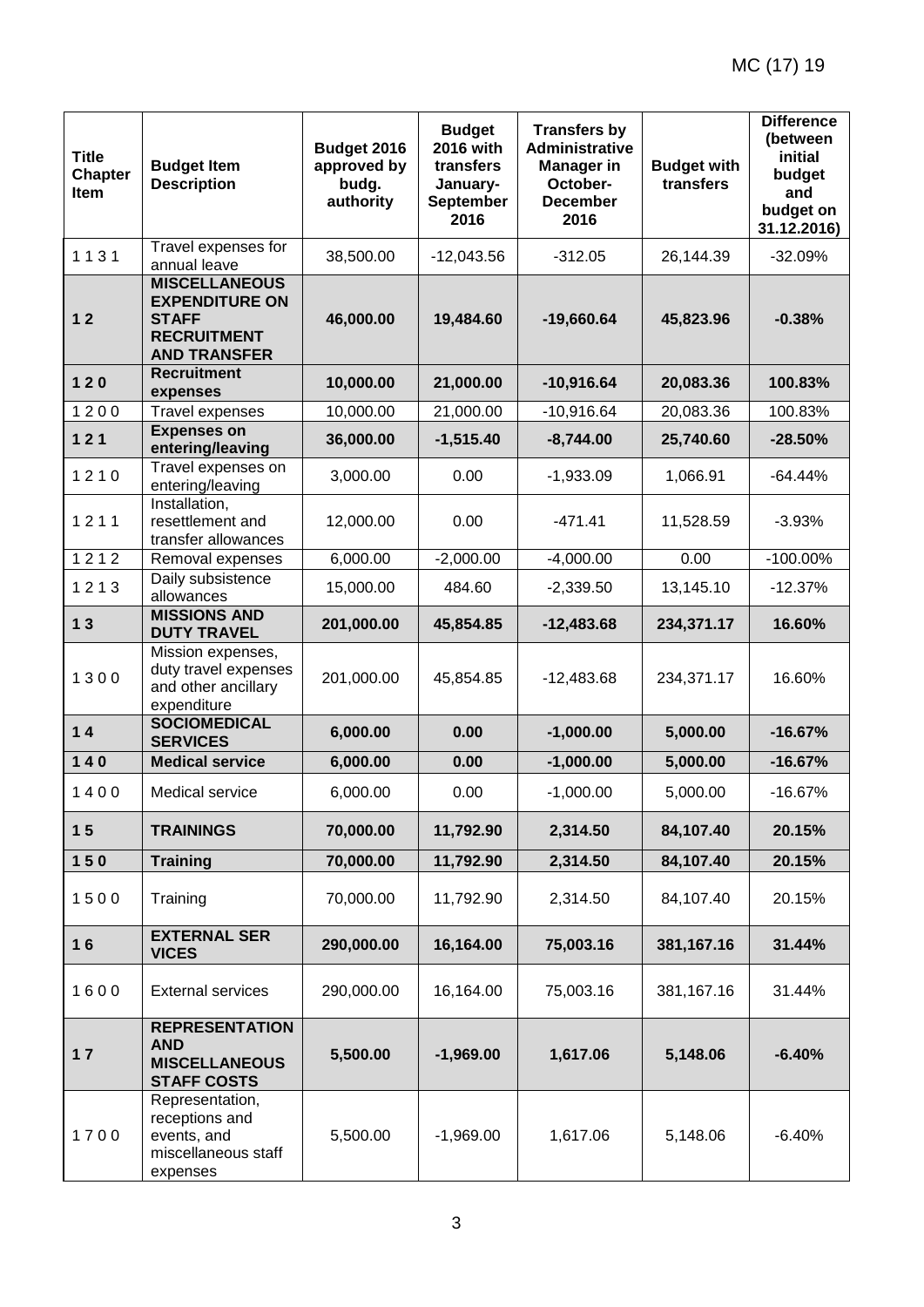#### Explanations:

#### **Transfer from:**

A-1100 - Less expenditure on basic salaries in 2016 due to the staff turnover and multiple posts being vacant throughout the year.

A-1101 – Less expenditure on family allowances in 2016 due to the staff turnover and multiple posts being vacant throughout the year.

A-1102 - Less expenditure on expatriation allowances in 2016 due to the staff turnover and multiple posts being vacant throughout the year transfer out made in order to transfer surplus amount.

A-1110 – Less expenditure on contract staff salaries due to some posts being vacant throughout 2016.

A-1111 – Less expenditure on SNE allowances due to one post being vacant for 1, 5 months at the end of 2016.

A-1121 – Decrease of surplus amount after having covered all of the expenses.

A-1122 – Decrease of surplus amount after having covered all of the expenses.

A-1130 – Decrease of all of the amount available on the budget line as no death nor child birth allowance was required in 2016

A-1131 – Decrease of surplus amount after having covered all of the expenses.

A-1200 – Decrease as less candidate travel expenses had to be covered than initially expected as less candidates to be reimbursed applied and travelled to interviews.

A-1210 – Less travel expenses on entering/leaving than initially foreseen due to less reimbursement request from new and ex staff members.

A-1211 – Decrease of surplus amount at the end of the year having covered all the expenditure.

A-1211 – Decrease as no removal expenses were requested in 2016.

A-1213 – Decrease of surplus amounts after having covered all the daily allowance expenses.

A-1300 – Decrease as in 2016 there was less expenditure on staff missions and travel expenses than initially foreseen.

A-1400 – Decrease of surplus amount after having received an estimate of Medical Service charge for 2016.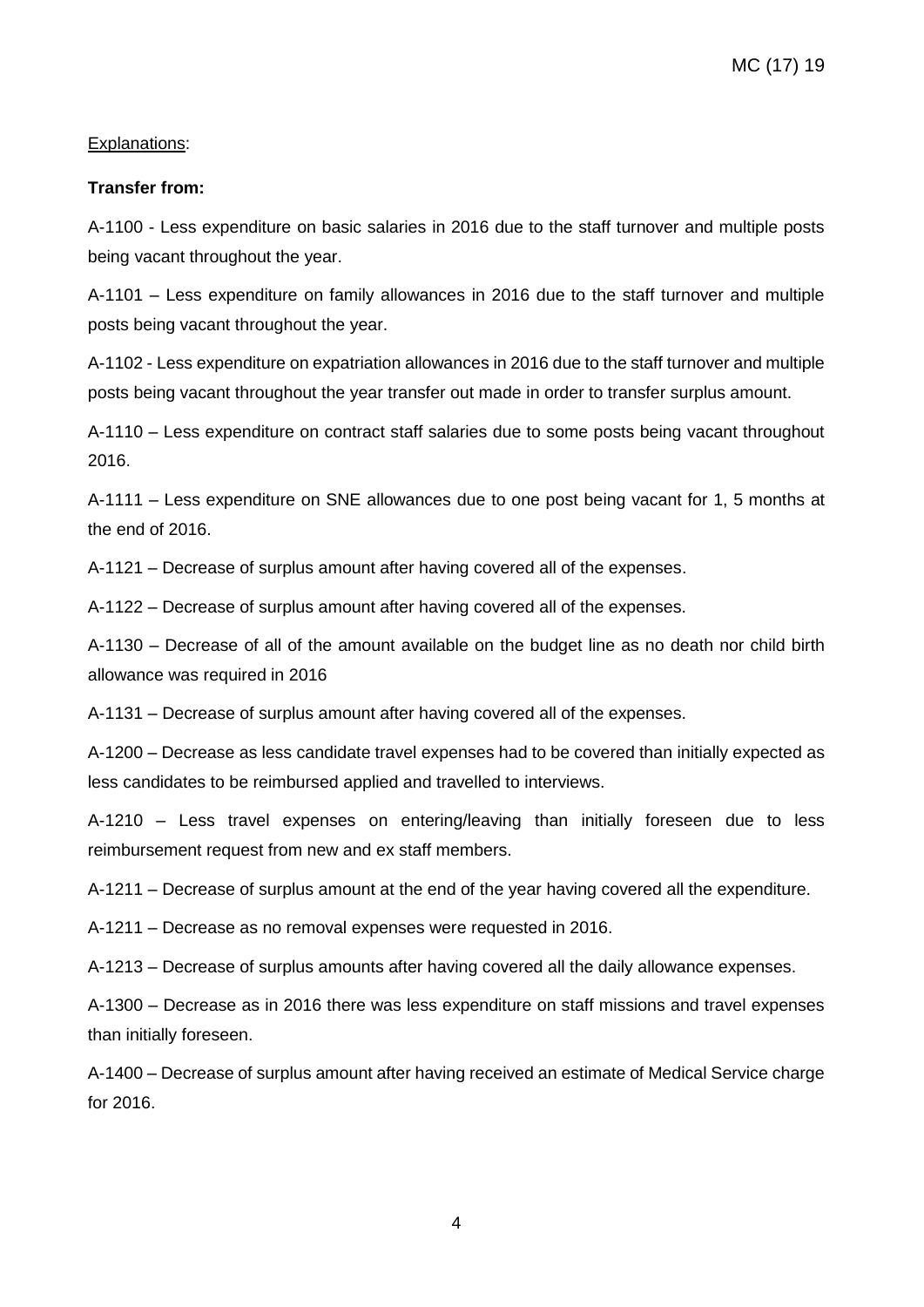#### **Transfers to:**

A-1120 – Slight increase of 297.62 euros was necessary in order to cover the whole amount for the insurance against sickness of the December payroll.

A-1500 – Increase in order to cover all the training costs of 2016, the amount is higher than initially estimated due to an increased need of some obligatory trainings to be provided to staff in 2016 such as DPO and anti-harassment.

A-1600 – Increase in order to cover the translation needed for the calls of expression of interests for 4 vacancy notices in order to avoid future problems with posts being vacant for longer period of time.

A-1700 – Increase in order to cover all the remaining costs for the receptions and miscellaneous expenditure of 2016.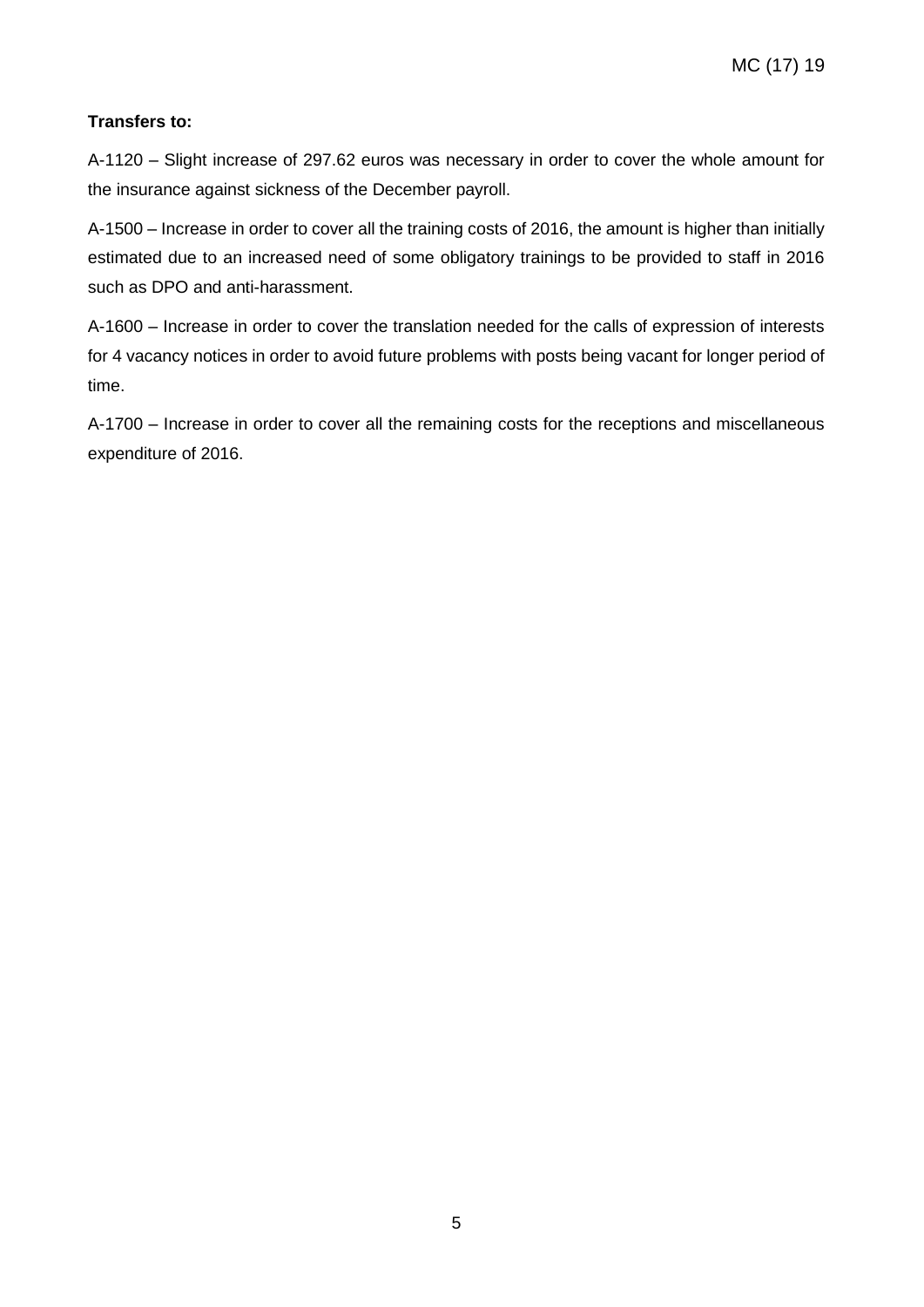### **Transfers within and from title 2**

Legal base: Art. 27(1)(a) of the BEREC Office Financial Regulation – transfers from one title to another up to a maximum of 10% of the appropriations for the year shown on the line from which the transfer is made.

Art.27(1) (b) - transfers from one chapter to another, from one article to another without limit.

The amounts transferred are provided in the table below:

| <b>Title</b><br><b>Chapter</b><br><b>Item</b> | <b>Budget Item</b><br><b>Description</b>                                                                    | <b>Budget</b><br>2016<br>approved<br>by budg.<br>authority | <b>Budget</b><br><b>2016 with</b><br>transfers<br>January-<br>September<br>2016 | <b>Transfers by</b><br>Administrative<br><b>Manager in</b><br>October-<br><b>December</b><br>2016 | <b>Budget</b><br>with<br>transfers | <b>Difference</b><br>(between initial<br>budget and<br>budget on<br>31.12.2016) |
|-----------------------------------------------|-------------------------------------------------------------------------------------------------------------|------------------------------------------------------------|---------------------------------------------------------------------------------|---------------------------------------------------------------------------------------------------|------------------------------------|---------------------------------------------------------------------------------|
| $\overline{2}$                                | <b>BUILDINGS,</b><br><b>EQUIPMENT AND</b><br><b>MISCELLANEOUS</b><br><b>OPERATING</b><br><b>EXPENDITURE</b> | 260,505.00                                                 | 106,041.00                                                                      | $-4,357.04$                                                                                       | 362,188.96                         | 39.03%                                                                          |
| 20                                            | <b>RENTAL OF</b><br><b>BUILDINGS AND</b><br><b>ASSOCIATED</b><br><b>COSTS</b>                               | 85,405.00                                                  | $-15,473.70$                                                                    | 11,783.24                                                                                         | 81,714.54                          | $-4.32%$                                                                        |
| 200                                           | <b>Buildings and</b><br>associated costs                                                                    | 85,405.00                                                  | $-15,473.70$                                                                    | 11,783.24                                                                                         | 81,714.54                          | $-4.32%$                                                                        |
| 2000                                          | Rent                                                                                                        | 33,000.00                                                  | 4,011.50                                                                        | 15,449.46                                                                                         | 52,460.96                          | 58.97%                                                                          |
| 2002                                          | Water, gas, electricity<br>and heating                                                                      | 30,250.00                                                  | $-6,066.80$                                                                     | $-1,384.58$                                                                                       | 22,798.62                          | $-24.63%$                                                                       |
| 2005                                          | Security and<br>surveillance of<br>buildings                                                                | 20,000.00                                                  | $-14,088.07$                                                                    | $-2,281.64$                                                                                       | 3,630.29                           | $-81.85%$                                                                       |
| 21                                            | <b>INFORMATION</b><br><b>TECHNOLOGY</b><br><b>PURCHASES</b>                                                 | 81,900.00                                                  | 74,188.30                                                                       | $-5,801.92$                                                                                       | 150,286.38                         | 83.50%                                                                          |
| 210                                           | <b>Information</b><br>technology<br>purchases                                                               | 81,900.00                                                  | 74,188.30                                                                       | $-5,801.92$                                                                                       | 150,286.38                         | 83.50%                                                                          |
| 2102                                          | Other external data<br>processing services                                                                  | 48,800.00                                                  | 76,216.00                                                                       | $-5,801.92$                                                                                       | 119,214.08                         | 144.29%                                                                         |
| 22                                            | <b>MOVABLE</b><br><b>PROPERTY AND</b><br><b>ASSOCIATED</b><br><b>COSTS</b>                                  | 21,000.00                                                  | $-8,824.89$                                                                     | $-2,975.37$                                                                                       | 9,199.74                           | $-56.19%$                                                                       |
| 229                                           | Other movable<br>property and<br>associated costs                                                           | 15,000.00                                                  | $-9,000.00$                                                                     | $-2,975.37$                                                                                       | 3,024.63                           | $-79.84%$                                                                       |
| 2290                                          | Books, newspapers<br>and documentation                                                                      | 15,000.00                                                  | $-9,000.00$                                                                     | $-2,975.37$                                                                                       | 3,024.63                           | $-79.84%$                                                                       |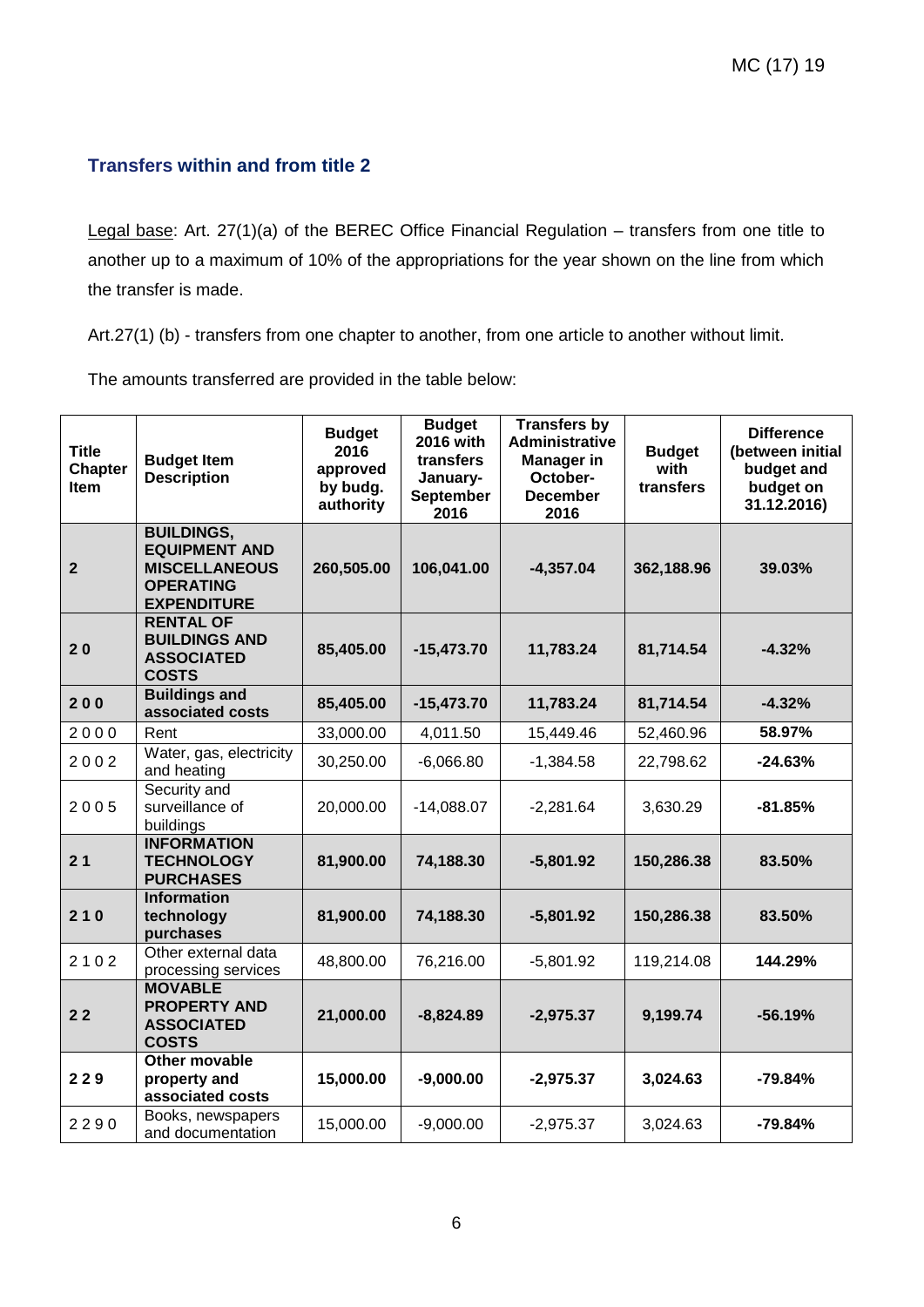| <b>Title</b><br><b>Chapter</b><br><b>Item</b> | <b>Budget Item</b><br><b>Description</b>                            | <b>Budget</b><br>2016<br>approved<br>by budg.<br>authority | <b>Budget</b><br>2016 with<br>transfers<br>January-<br>September<br>2016 | <b>Transfers by</b><br><b>Administrative</b><br><b>Manager in</b><br>October-<br><b>December</b><br>2016 | <b>Budget</b><br>with<br>transfers | <b>Difference</b><br>(between initial<br>budget and<br>budget on<br>31.12.2016) |
|-----------------------------------------------|---------------------------------------------------------------------|------------------------------------------------------------|--------------------------------------------------------------------------|----------------------------------------------------------------------------------------------------------|------------------------------------|---------------------------------------------------------------------------------|
| 23                                            | <b>CURRENT</b><br><b>ADMINISTRATIVE</b><br><b>EXPENDITURE</b>       | 46,900.00                                                  | 65,769.29                                                                | $-6, 115.37$                                                                                             | 106,553.92                         | 127.19%                                                                         |
| 230                                           | <b>Stationery and</b><br>office supplies                            | 6,000.00                                                   | 6,681.00                                                                 | 0.00                                                                                                     | 12,681.00                          | 111.35%                                                                         |
| 233                                           | <b>Legal expenses</b>                                               | 20,000.00                                                  | $-15,000.00$                                                             | $-4,250.00$                                                                                              | 750.00                             | $-96.25%$                                                                       |
| 2330                                          | Legal expenses                                                      | 20,000.00                                                  | $-15,000.00$                                                             | $-4,250.00$                                                                                              | 750.00                             | $-96.25%$                                                                       |
| 235                                           | <b>Other operating</b><br>expenses                                  | 5,400.00                                                   | 75,102.25                                                                | $-1,865.37$                                                                                              | 78,636.88                          | 1356.24%                                                                        |
| 2359                                          | Other operating<br>expenses                                         | 5,400.00                                                   | 75,102.25                                                                | $-1,865.37$                                                                                              | 78,636.88                          | 1356.24%                                                                        |
| 24                                            | <b>POSTAGE AND</b><br><b>TELECOMM.</b>                              | 21,300.00                                                  | $-17,850.00$                                                             | $-380.13$                                                                                                | 3,069.87                           | $-85.59%$                                                                       |
| 2400                                          | Postage and delivery<br>charges                                     | 1,300.00                                                   | 0.00                                                                     | $-100.00$                                                                                                | 1,200.00                           | -7.69%                                                                          |
| 2410                                          | Telecommunication<br>charges                                        | 20,000.00                                                  | $-17,850.00$                                                             | $-280.13$                                                                                                | 1,869.87                           | $-90.65%$                                                                       |
| 25                                            | <b>EXPENDITURE ON</b><br><b>FORMAL AND</b><br><b>OTHER MEETINGS</b> | 4,000.00                                                   | 8.232.00                                                                 | $-867.49$                                                                                                | 11,364.51                          | 184.11%                                                                         |
| 2500                                          | Meetings in general                                                 | 4,000.00                                                   | 8,232.00                                                                 | $-867.49$                                                                                                | 11,364.51                          | 184.11%                                                                         |

#### Explanations:

#### **Transfers from:**

A-2002 – Decrease of the surplus amounts after covering all the 2016 expenditure for the utilities.

A-2005 – Deduction of the surplus amounts having covered all the charges-due to the mid-year changes of contract conditions, less expenditure on security services than initially planned was required.

A-2102 – Deduction of surplus amounts at the end of 2016 after having covered all the costs.

A-2290 – Decrease of the surplus amount having covered all the costs-less expenditure on publications from Publication Office than initially foreseen.

A-2330 – Deduction of surplus amount at the end of the year – no legal cases in 2016, therefore 96, 25 % of the reserved legal expenditure was not used.

A-2359 – Deduction of surplus amount having paid all the invoices.

#### **Transfer to:**

A-2000 – Increase due to a newly signed contract for the rent of parking places.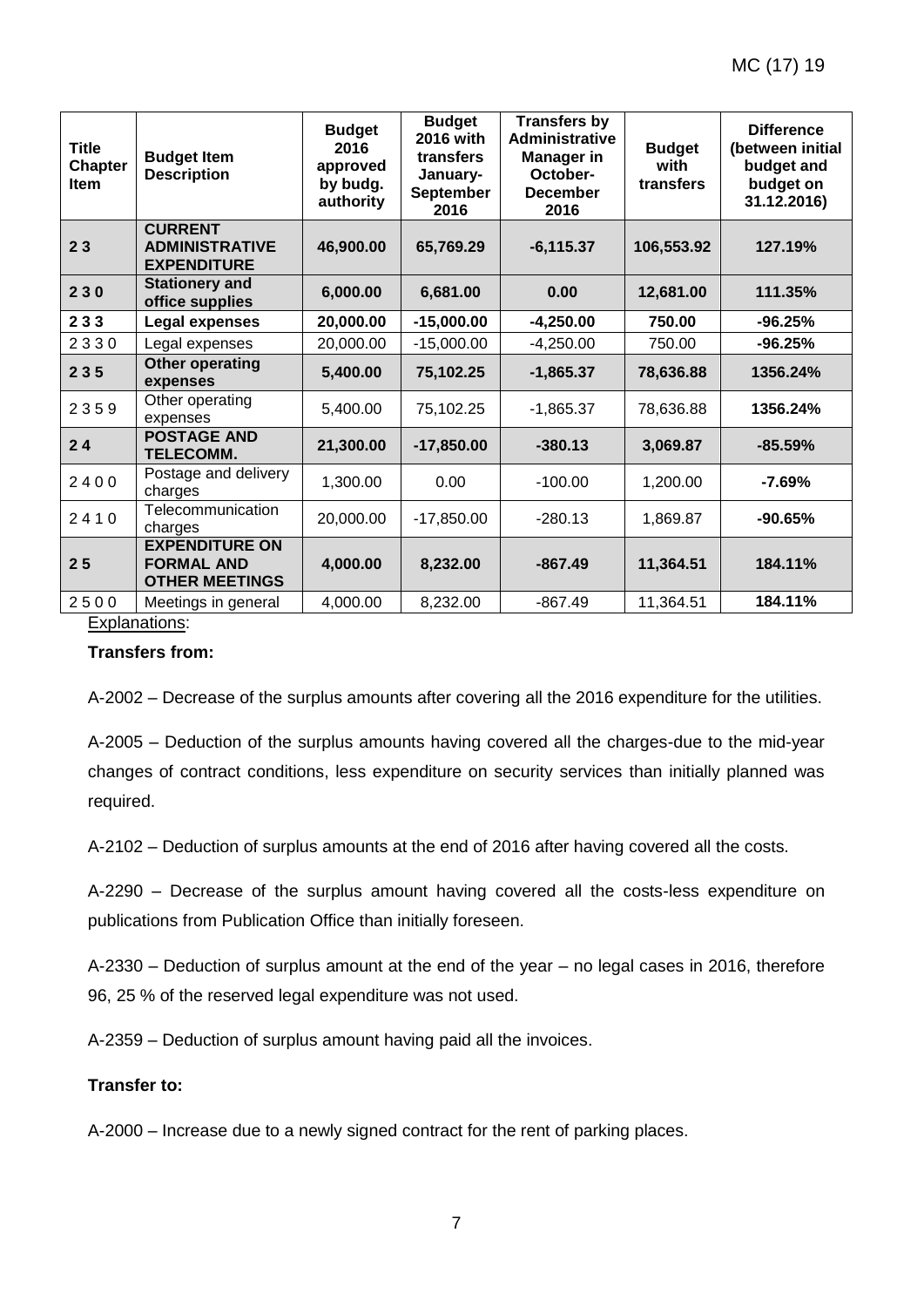## **2.2. Transfers within and from title 3**

Art. 27(1)(a) of the BEREC Office Financial Regulation – transfers from one title to another up to a maximum of 10% of the appropriations for the year shown on the line from which the transfer is made.

Art.27(1) (b) - transfers from one chapter to another, from one article to another without limit.

The amounts transferred are provided in the table below:

| 3    | <b>OPERATIONAL</b><br><b>EXPENDITURE</b>                       | 1,583,495.00 | 0.00 | $-29,082.62$ | 1,554,412.38 | $-1.84%$  |
|------|----------------------------------------------------------------|--------------|------|--------------|--------------|-----------|
| 30   | <b>Support to</b><br>implementation of<br><b>BEREC WP 2015</b> | 761,495.00   | 0.00 | $-29,082.62$ | 732,412.38   | $-3.82%$  |
| 300  | <b>Support to</b><br>implementation of<br><b>BEREC WP 2015</b> | 761,495.00   | 0.00 | $-29,082.62$ | 732,412.38   | $-3.82%$  |
| 3001 | Support to the BEREC<br><b>Expert Working Groups</b>           | 578,000.00   | 0.00 | $-29,082.62$ | 548,917.38   | $-5.03\%$ |

#### Explanations:

#### **Transfers from:**

B-3001 – Decrease due to less expenditure on expert reimbursements than initially envisaged.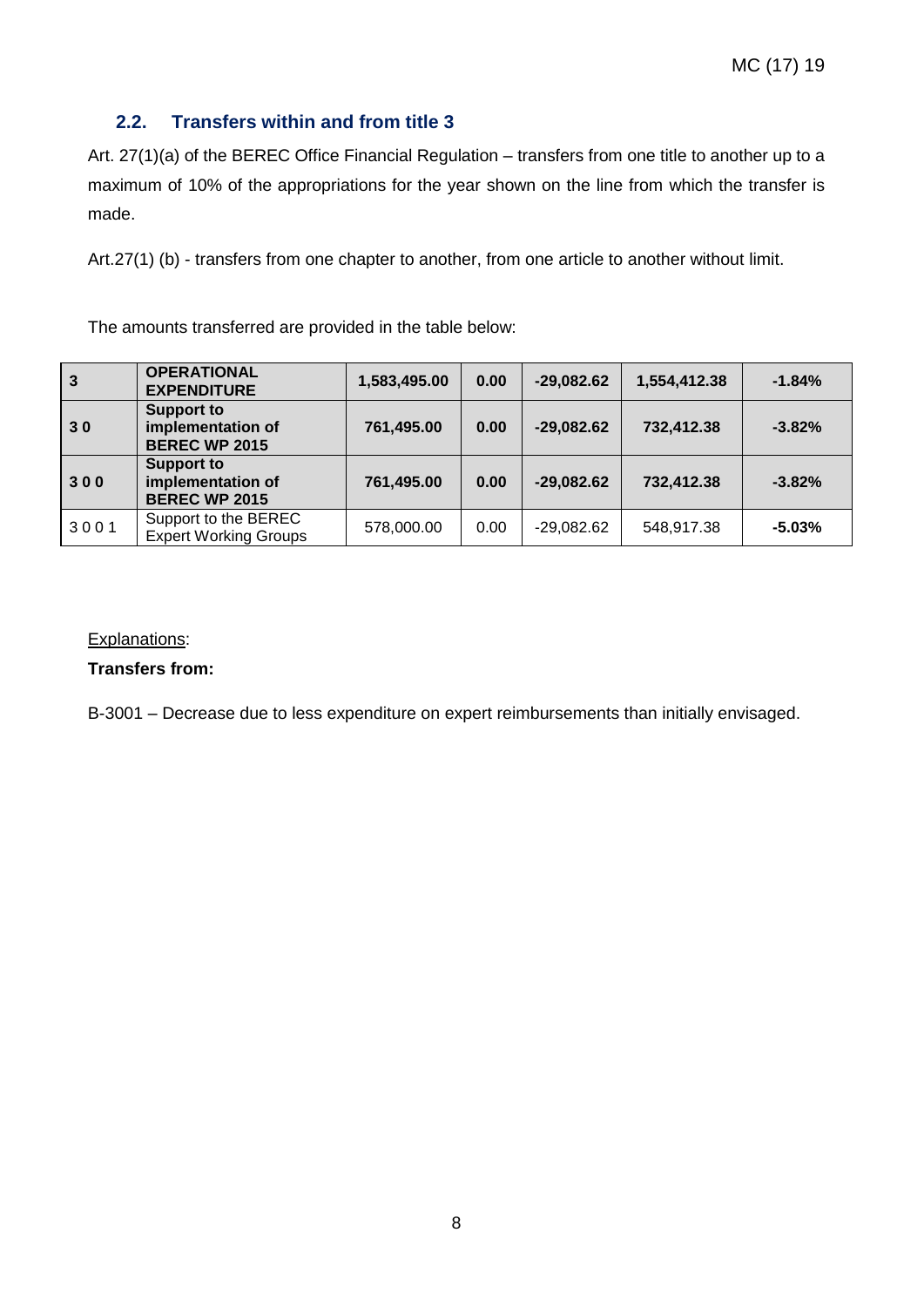

## **Annex: Overview of Transfers in BEREC Office Budget 2016 in January-December 2016**

## **Expenditure**

| <b>Budget</b><br>Line | <b>Budget Item Description</b>                  | <b>Budget 2016</b><br>approved by budg.<br>authority | <b>Transfers</b><br>January-<br>September 2016 | <b>Transfers</b><br>September-<br>December 2016 | <b>Budget with transfers</b> |
|-----------------------|-------------------------------------------------|------------------------------------------------------|------------------------------------------------|-------------------------------------------------|------------------------------|
|                       | <b>Budget</b>                                   | 4,246,000                                            |                                                |                                                 |                              |
|                       | <b>STAFF</b>                                    | 2,402,000                                            | $-106,041$                                     | 33,440                                          | 2,329,399                    |
| 11                    | <b>STAFF IN ACTIVE EMPLOYMENT</b>               | 1,783,500                                            | $-197,368$                                     | $-12,351$                                       | 1,573,781                    |
| 110                   | <b>Staff in active employment</b>               | 1,186,000                                            | $-183,361$                                     | $-7,982$                                        | 994,657                      |
| 1100                  | Basic salaries                                  | 780,000                                              | $-87,855$                                      | $-2,592$                                        | 689,553                      |
| 1101                  | Family allowances                               | 204,000                                              | $-29,506$                                      | $-4,955$                                        | 169,538                      |
| 1102                  | Expatriation and foreign-residence allowances   | 202,000                                              | $-66,000$                                      | $-434$                                          | 135,566                      |
| 111                   | <b>Contract staff and other staff</b>           | 500,000                                              | 3,564                                          | $-3,028$                                        | 500,536                      |
| 1110                  | Contract staff                                  | 365,514                                              | $-26,042$                                      | $-449$                                          | 339,024                      |
| 1111                  | Seconded national experts                       | 134,486                                              | 29,605                                         | $-2,579$                                        | 161,512                      |
| 112                   | <b>Employer's social security contributions</b> | 58,000                                               | $-5,527$                                       | $-29$                                           | 52,444                       |
| 1120                  | Insurance against sickness                      | 37,000                                               | $-2,900$                                       | 298                                             | 34,398                       |

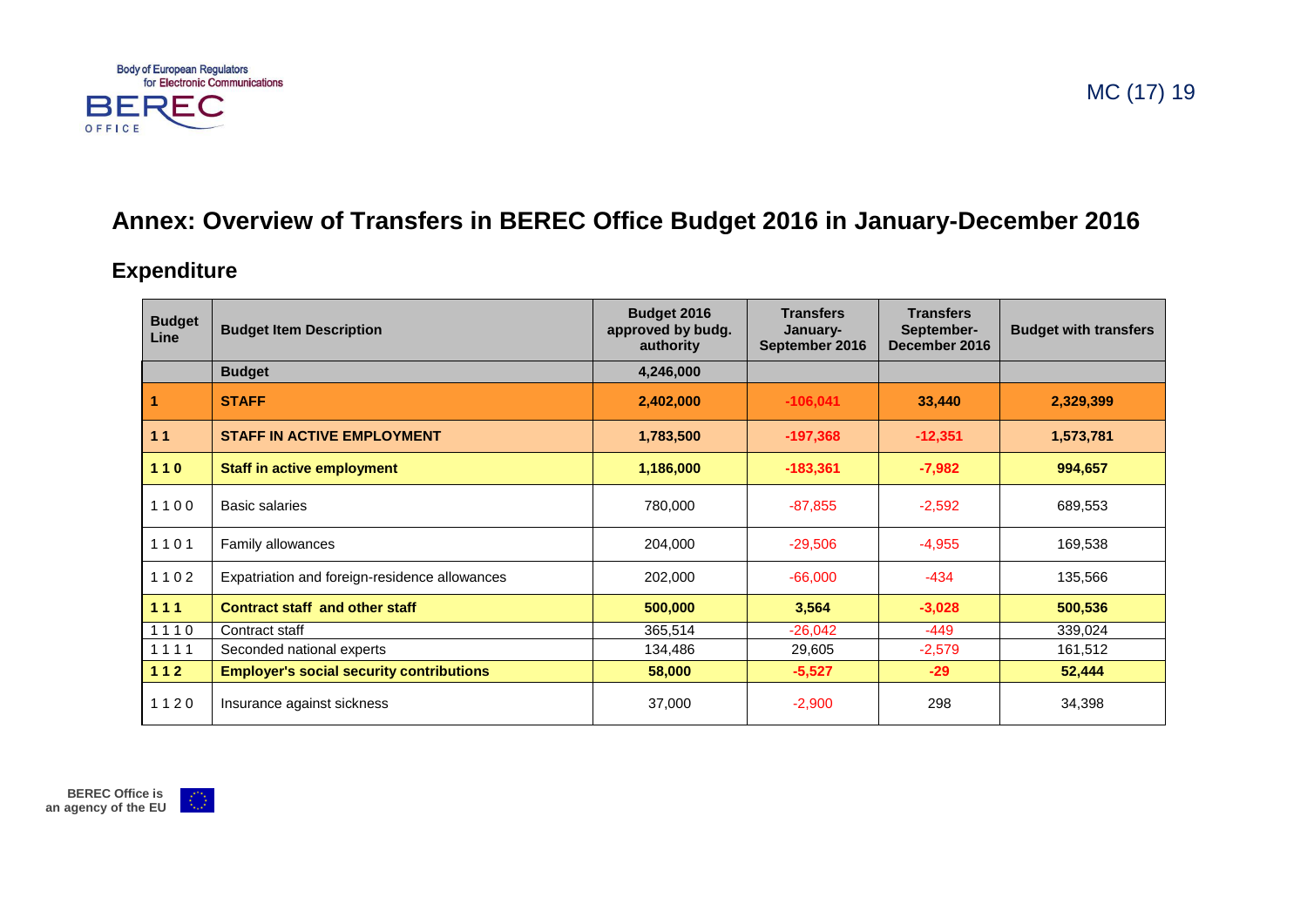| <b>Budget</b><br>Line | <b>Budget Item Description</b>                                               | Budget 2016<br>approved by budg.<br>authority | <b>Transfers</b><br>January-<br>September 2016 | <b>Transfers</b><br>September-<br>December 2016 | <b>Budget with transfers</b> |
|-----------------------|------------------------------------------------------------------------------|-----------------------------------------------|------------------------------------------------|-------------------------------------------------|------------------------------|
| 1121                  | Insurance against accidents and occupational disease                         | 6.000                                         | $-375$                                         | $-319$                                          | 5,306                        |
| 1122                  | Insurance against unemployment                                               | 15,000                                        | $-2,252$                                       | $-8$                                            | 12,740                       |
| 1123                  | Constitution or maintenance of pension rights                                | 0                                             | $\mathbf 0$                                    | 0                                               | 0                            |
| $113$                 | <b>Miscellaneous allowances and grants</b>                                   | 39,500                                        | $-12,044$                                      | $-1,312$                                        | 26,144                       |
| 1130                  | Childbirth and death allowances and grants                                   | 1.000                                         | $\Omega$                                       | $-1.000$                                        | 0                            |
| 1131                  | Travel expenses for annual leave                                             | 38,500                                        | $-12,044$                                      | $-312$                                          | 26,144                       |
| 1139                  | Other allowances                                                             | 0                                             | $\mathbf 0$                                    | 0                                               | 0                            |
| 119                   | <b>Salary weightings</b>                                                     | $\bf{0}$                                      | $\bf{0}$                                       | $\mathbf{0}$                                    | $\bf{0}$                     |
| 1190                  | Salary weightings                                                            | $\mathbf 0$                                   | $\Omega$                                       | 0                                               | $\pmb{0}$                    |
| 1191                  | Adjustments to remunerations                                                 | $\overline{0}$                                | $\Omega$                                       | 0                                               | $\Omega$                     |
| $12$                  | <b>MISCELLANEOUS EXPENDITURE ON STAFF</b><br><b>RECRUITMENT AND TRANSFER</b> | 46,000                                        | 19,485                                         | $-19,661$                                       | 45,824                       |
| $120$                 | <b>Recruitment expenses</b>                                                  | 10,000                                        | 21,000                                         | $-10,917$                                       | 20,083                       |
| 1200                  | Travel expenses                                                              | 10,000                                        | 21,000                                         | $-10,917$                                       | 20,083                       |
| 1201                  | Miscellaneous expenditure on staff recruitment                               | $\Omega$                                      | $\Omega$                                       | $\Omega$                                        | $\Omega$                     |
| $121$                 | <b>Expenses on entering/leaving</b>                                          | 36,000                                        | $-1,515$                                       | $-8,744$                                        | 25,741                       |
| 1210                  | Travel expenses on entering/leaving                                          | 3,000                                         | $\mathbf 0$                                    | $-1,933$                                        | 1,067                        |
| 1211                  | Installation, resettlement and transfer allowances                           | 12,000                                        | $\Omega$                                       | $-471$                                          | 11,529                       |
| 1212                  | Removal expenses                                                             | 6,000                                         | $-2,000$                                       | $-4,000$                                        | 0                            |
| 1213                  | Daily subsistence allowances                                                 | 15,000                                        | 485                                            | $-2,340$                                        | 13,145                       |
| 13                    | <b>MISSIONS AND DUTY TRAVEL</b>                                              | 201,000                                       | 45,855                                         | $-12,484$                                       | 234,371                      |
| 1300                  | Mission expenses, duty travel expenses and other<br>ancillary expenditure    | 201,000                                       | 45,855                                         | $-12,484$                                       | 234,371                      |
| 14                    | <b>SOCIOMEDICAL SERVICES</b>                                                 | 6,000                                         | $\bf{0}$                                       | $-1,000$                                        | 5,000                        |
| $140$                 | <b>Medical service</b>                                                       | 6,000                                         | $\mathbf{0}$                                   | $-1,000$                                        | 5,000                        |
| 1400                  | Medical service                                                              | 6,000                                         | $\Omega$                                       | $-1,000$                                        | 5,000                        |
| 15                    | <b>TRAININGS</b>                                                             | 70,000                                        | 11,793                                         | 2,315                                           | 84,107                       |
| 150                   | <b>Training</b>                                                              | 70,000                                        | 11,793                                         | 2,315                                           | 84,107                       |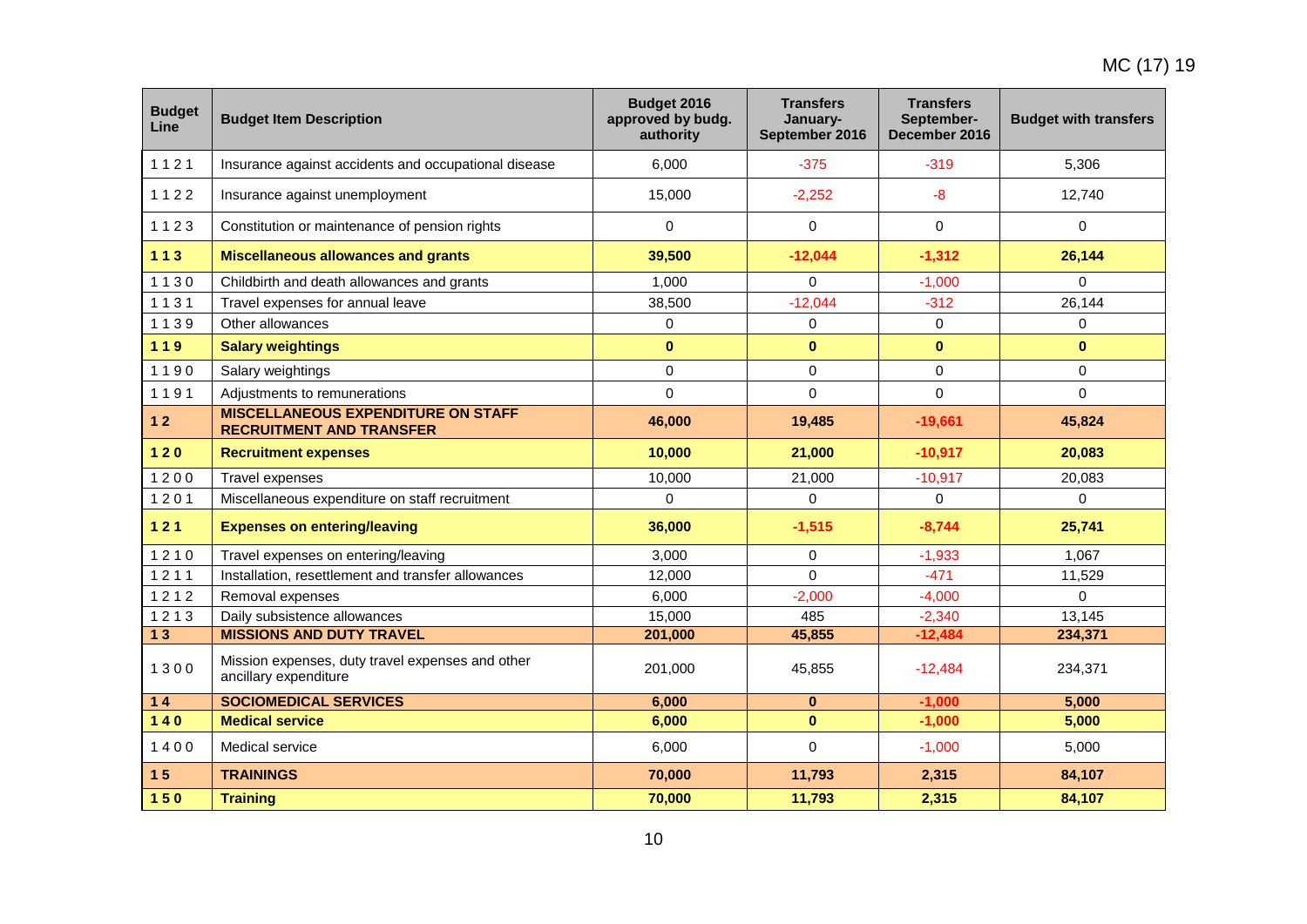| <b>Budget</b><br><b>Line</b> | <b>Budget Item Description</b>                                                              | Budget 2016<br>approved by budg.<br>authority | <b>Transfers</b><br>January-<br>September 2016 | <b>Transfers</b><br>September-<br>December 2016 | <b>Budget with transfers</b> |
|------------------------------|---------------------------------------------------------------------------------------------|-----------------------------------------------|------------------------------------------------|-------------------------------------------------|------------------------------|
| 1500                         | Training                                                                                    | 70,000                                        | 11,793                                         | 2,315                                           | 84,107                       |
| 16                           | <b>EXTERNAL SER VICES</b>                                                                   | 290,000                                       | 16,164                                         | 75,003                                          | 381,167                      |
| 1600                         | <b>External services</b>                                                                    | 290,000                                       | 16,164                                         | 75,003                                          | 381,167                      |
| 17                           | <b>REPRESENTATION AND MISCELLANEOUS STAFF</b><br><b>COSTS</b>                               | 5,500                                         | $-1,969$                                       | 1,617                                           | 5,148                        |
| 1700                         | Representation, receptions and events, and miscellaneous<br>staff expenses                  | 5,500                                         | $-1,969$                                       | 1,617                                           | 5,148                        |
| $\overline{\mathbf{2}}$      | <b>BUILDINGS, EQUIPMENT AND MISCELLANEOUS</b><br><b>OPERATING EXPENDITURE</b>               | 260,505                                       | 106,041                                        | $-4,357$                                        | 362,189                      |
| 20                           | <b>RENTAL OF BUILDINGS AND ASSOCIATED COSTS</b>                                             | 85,405                                        | $-15,474$                                      | 11,783                                          | 81,715                       |
| 200                          | <b>Buildings and associated costs</b>                                                       | 85,405                                        | $-15,474$                                      | 11,783                                          | 81,715                       |
| 2000                         | Rent                                                                                        | 33,000                                        | 4.012                                          | 15,449                                          | 52.461                       |
| 2001                         | Insurance                                                                                   | 1,100                                         | $-120$                                         | $\Omega$                                        | 980                          |
| 2002                         | Water, gas, electricity and heating                                                         | 30,250                                        | $-6,067$                                       | $-1,385$                                        | 22,799                       |
| 2003                         | Cleaning                                                                                    | $\Omega$                                      | 0                                              | 0                                               | $\Omega$                     |
| 2004                         | Fitting-out and maintenance of premises                                                     | 1,055                                         | 790                                            | $\Omega$                                        | 1,845                        |
| 2005                         | Security and surveillance of buildings                                                      | 20,000                                        | $-14,088$                                      | $-2,282$                                        | 3,630                        |
| 2009                         | Other expenditure relating to the acquisition, construction<br>or maintenance of a building | 0                                             | $\mathbf 0$                                    | 0                                               | $\mathbf 0$                  |
| 21                           | <b>INFORMATION TECHNOLOGY PURCHASES</b>                                                     | 81,900                                        | 74,188                                         | $-5,802$                                        | 150,286                      |
| 210                          | <b>Information technology purchases</b>                                                     | 81,900                                        | 74,188                                         | $-5,802$                                        | 150,286                      |
| 2100                         | Computer equipment                                                                          | 20,500                                        | 3,222                                          | 0                                               | 23,722                       |
| 2101                         | Software                                                                                    | 12,600                                        | $-5,250$                                       | 0                                               | 7,350                        |
| 2102                         | Other external data processing services                                                     | 48,800                                        | 76,216                                         | $-5,802$                                        | 119,214                      |
| 22                           | <b>MOVABLE PROPERTY AND ASSOCIATED COSTS</b>                                                | 21,000                                        | $-8,825$                                       | $-2,975$                                        | 9,200                        |
| 220                          | <b>Technical installations and electronic office</b><br>equipment                           | 1,000                                         | $-996$                                         | $\mathbf 0$                                     | $\overline{4}$               |
| 2200                         | Technical installations and electronic office equipment                                     | 1,000                                         | $-996$                                         | 0                                               | $\overline{4}$               |
| 221                          | <b>Furniture</b>                                                                            | 5,000                                         | 1,171                                          | $\bf{0}$                                        | 6,171                        |
| 2210                         | <b>Furniture</b>                                                                            | 5,000                                         | 1,171                                          | $\Omega$                                        | 6,171                        |
| 229                          | Other movable property and associated costs                                                 | 15,000                                        | $-9,000$                                       | $-2,975$                                        | 3,025                        |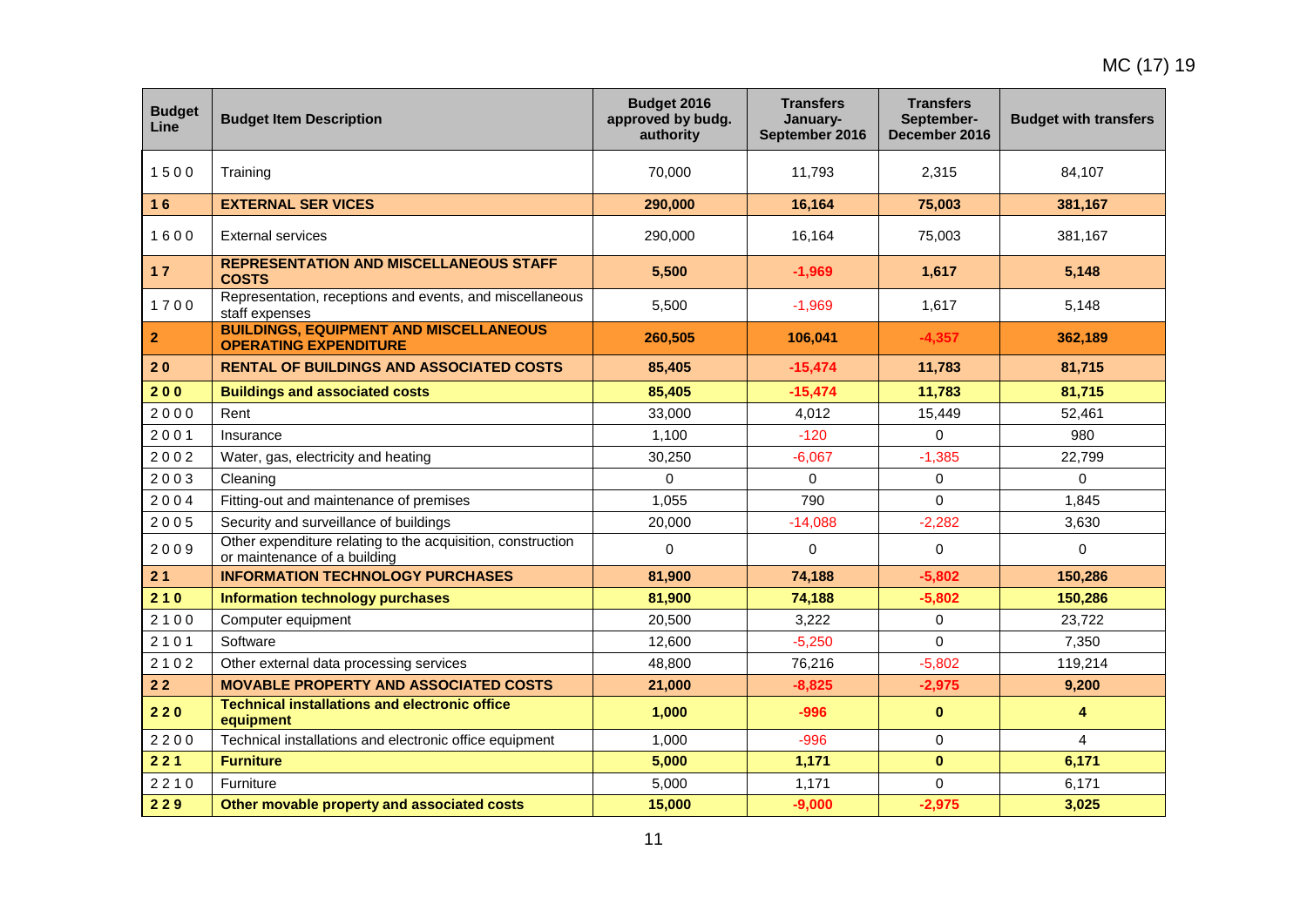| <b>Budget</b><br>Line | <b>Budget Item Description</b>                                            | Budget 2016<br>approved by budg.<br>authority | <b>Transfers</b><br>January-<br>September 2016 | <b>Transfers</b><br>September-<br>December 2016 | <b>Budget with transfers</b> |
|-----------------------|---------------------------------------------------------------------------|-----------------------------------------------|------------------------------------------------|-------------------------------------------------|------------------------------|
| 2290                  | Books, newspapers and documentation                                       | 15,000                                        | $-9,000$                                       | $-2,975$                                        | 3,025                        |
| 2291                  | Cars, transport vehicles, and maintenance and repairs                     | $\Omega$                                      | $\Omega$                                       | $\Omega$                                        | 0                            |
| 2299                  | Other movable property, and maintenance and repairs                       | 0                                             | $\mathbf 0$                                    | $\mathbf 0$                                     | 0                            |
| 23                    | <b>CURRENT ADMINISTRATIVE EXPENDITURE</b>                                 | 46,900                                        | 65,769                                         | $-6,115$                                        | 106,554                      |
| 230                   | <b>Stationery and office supplies</b>                                     | 6,000                                         | 6,681                                          | $\bf{0}$                                        | 12,681                       |
| 2300                  | Stationery and office supplies                                            | 6,000                                         | 6,681                                          | $\Omega$                                        | 12,681                       |
| 232                   | <b>Financial charges</b>                                                  | 15,500                                        | $-1,014$                                       | $\mathbf 0$                                     | 14,486                       |
| 2320                  | Bank charges                                                              | 500                                           | $-318$                                         | 0                                               | 182                          |
| 2321                  | Exchange rate losses                                                      | $\overline{0}$                                | $\Omega$                                       | 0                                               | $\Omega$                     |
| 2329                  | Other financial charges                                                   | 15,000                                        | $-696$                                         | $\Omega$                                        | 14,304                       |
| 233                   | <b>Legal expenses</b>                                                     | 20,000                                        | $-15,000$                                      | $-4,250$                                        | 750                          |
| 2330                  | Legal expenses                                                            | 20,000                                        | $-15,000$                                      | $-4,250$                                        | 750                          |
| 2331                  | Damages                                                                   | 0                                             | $\mathbf 0$                                    | $\mathbf 0$                                     | $\Omega$                     |
| 235                   | <b>Other operating expenses</b>                                           | 5,400                                         | 75,102                                         | $-1,865$                                        | 78,637                       |
| 2350                  | Miscellaneous insurances                                                  | $\Omega$                                      | $\Omega$                                       | $\Omega$                                        | 0                            |
| 2359                  | Other operating expenses                                                  | 5,400                                         | 75,102                                         | $-1,865$                                        | 78,637                       |
| 24                    | POSTAGE AND TELECOMM.                                                     | 21,300                                        | $-17,850$                                      | $-380$                                          | 3,070                        |
| 2400                  | Postage and delivery charges                                              | 1,300                                         | $\Omega$                                       | $-100$                                          | 1,200                        |
| 2410                  | Telecommunication charges                                                 | 20,000                                        | $-17,850$                                      | $-280$                                          | 1,870                        |
| 25                    | <b>EXPENDITURE ON FORMAL AND OTHER MEETINGS</b>                           | 4,000                                         | 8,232                                          | $-867$                                          | 11,365                       |
| 2500                  | Meetings in general                                                       | 4,000                                         | 8,232                                          | $-867$                                          | 11,365                       |
| 3                     | <b>OPERATIONAL EXPENDITURE</b>                                            | 1,583,495                                     | $\bf{0}$                                       | $-29,083$                                       | 1,554,412                    |
| 30                    | Support to implementation of BEREC WP 2015                                | 761,495                                       | $\bf{0}$                                       | $-29,083$                                       | 732,412                      |
| 300                   | <b>Support to implementation of BEREC WP 2015</b>                         | 761,495                                       | $\mathbf{0}$                                   | $-29,083$                                       | 732,412                      |
| 3001                  | Support to the BEREC Expert Working Groups                                | 578,000                                       | $\mathbf 0$                                    | $-29,083$                                       | 548,917                      |
| 3002                  | Activities under Articles 7 and 7a Framework Directive                    | 33,000                                        | 0                                              | 0                                               | 33,000                       |
| 3003                  | Collection exchange and transmission of information                       | 150,495                                       | $\Omega$                                       | $\Omega$                                        | 150,495                      |
| 31                    | Horizontal activities (other support not directly related<br>to BEREC WP) | 822,000                                       | $\mathbf{0}$                                   | $\mathbf{0}$                                    | 822,000                      |
| 310                   | Horizontal activities (other support not directly related<br>to BEREC WP) | 822,000                                       | $\mathbf{0}$                                   | $\bf{0}$                                        | 822,000                      |
| 3101                  | Other support activities to BEREC                                         | 500,000                                       | 125,000                                        | 0                                               | 625.000                      |